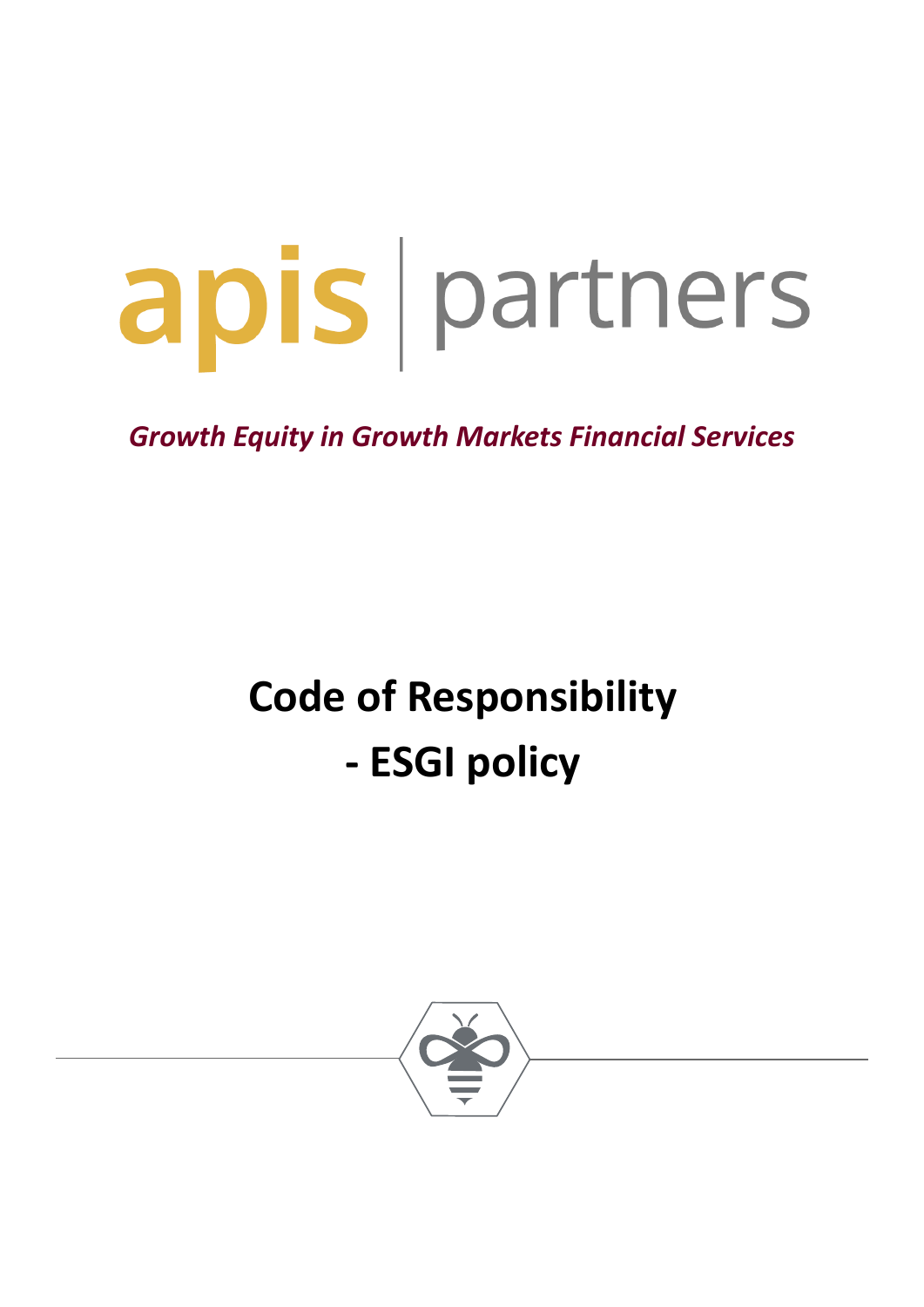#### **Introduction**

Apis Partners, the Manager of APIS Growth Fund I, ('Apis') believes that the importance of rigorous economic, social, governance and impact ('ESGI') principles in building responsible and enduring relationships with partners and customers for sustainable value creation in growth markets cannot be overemphasised.

Maintaining solid ESGI principles in our target geographies has a significant developmental impact in these growth markets by improving the performance of companies and working conditions for workers and local communities, developing access to future capital, and also reducing investment risk. This includes high standards around financial inclusion, health and safety, environmental issues, social engagement, business integrity, corporate governance, as well as transparent accounting practices.

Apis also recognises that companies engaged in unsustainable activities or practices will be less profitable and sustainable in the medium to long term, and hence these companies are from the outset excluded from consideration in Apis' investment processes. On the other hand, companies that do conform to these principles are very likely to achieve superior investment returns as a result of their improved profitability and ultimately higher valuations at exit. This creates significant alignment between the core ESGI principles and the goal of providing superior returns to investors.

The Code of Responsibility (this 'Code') sets out Apis' requirements, recommendations and management systems to invest responsibly. Through this Code, Apis works closely with investee companies to make required improvements to build sustainable value creation into the core operations of their businesses; this starts with basic compliance requirements and works towards the adoption of internationally recognised standards of best practice.

Apis recognises that not every investee company will be in full compliance with this Code at the date of investment. In such cases, Apis will work with the investee company to develop an ESGI Action Plan (that seeks to achieve compliance) with clear deliverables in reasonable time frames, taking into consideration the risks and opportunities specific to that business and its size and resources.

 $\mathcal{D}$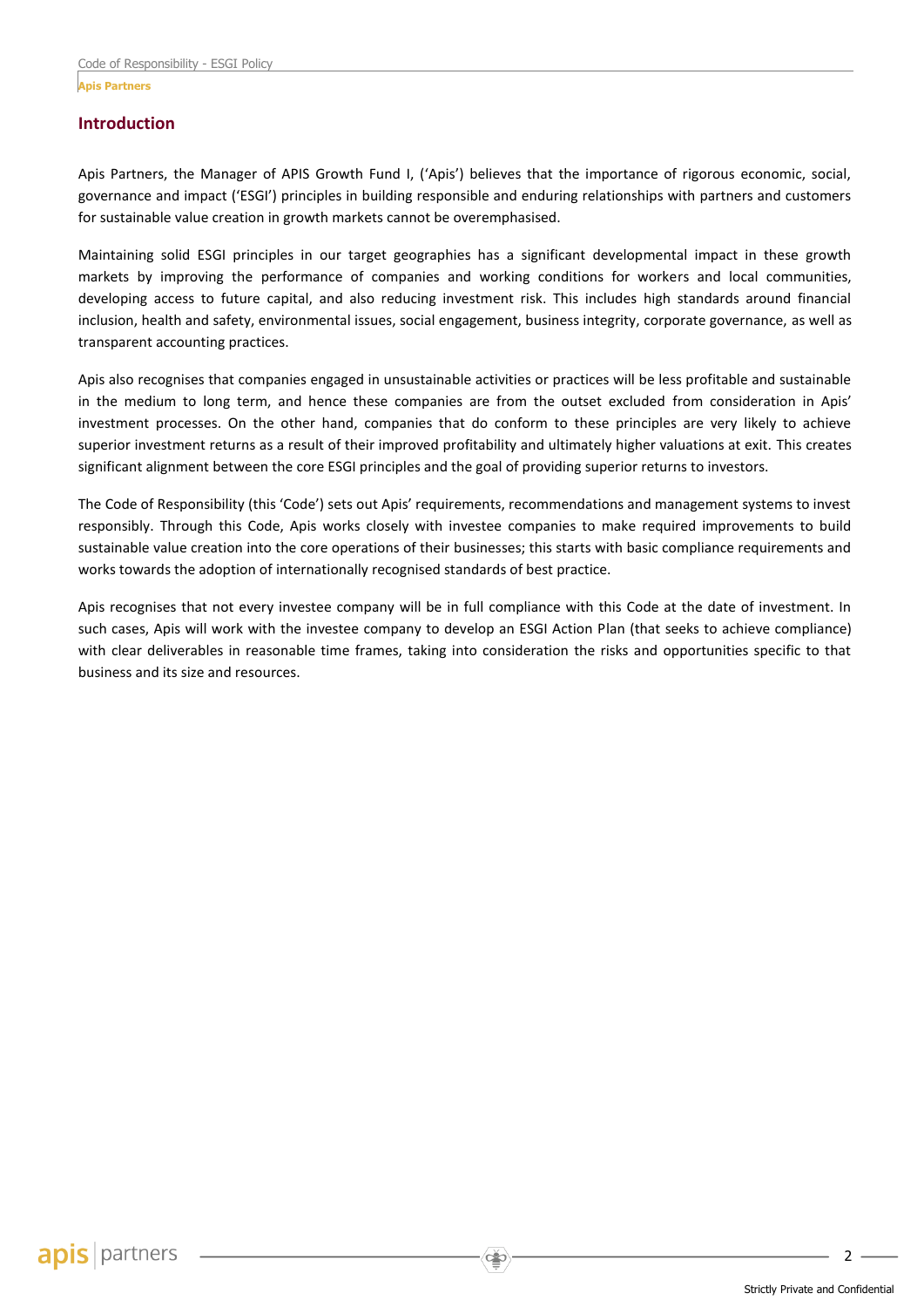# **Section 1 - Code of Responsibility**

- 1. Apis Partners will not finance, either directly or indirectly, any activity on the specified Exclusion List as outlined in Section 5.
- 2. Apis will maintain ESGI implementation systems as outlined in Section 2.
- 3. Every Apis investee company will:
	- a. not finance any activity on the specified Exclusion List as outlined in Section 5;
	- b. comply with all Requirements specified in Sections 3 and 4. For any Requirements that a portfolio company does not comply with, the company must agree to an ESGI Action Plan to address this;
	- c. implement systems to ensure that the agreed ESGI Action Plan is implemented; and
	- d. implement systems to ensure they remain in compliance with this Code.
- 4. As long as Apis is invested in a portfolio company, Apis will ensure that:
	- a) any agreed ESGI Action Plan is implemented; and
	- b) the business otherwise remains in compliance with the relevant provisions of this Code.
- 5. In the event Apis co-invests with other parties, Apis may elect to apply requirements differing from, but substantially similar to, those in this Code in order to harmonise the requirements of all investors.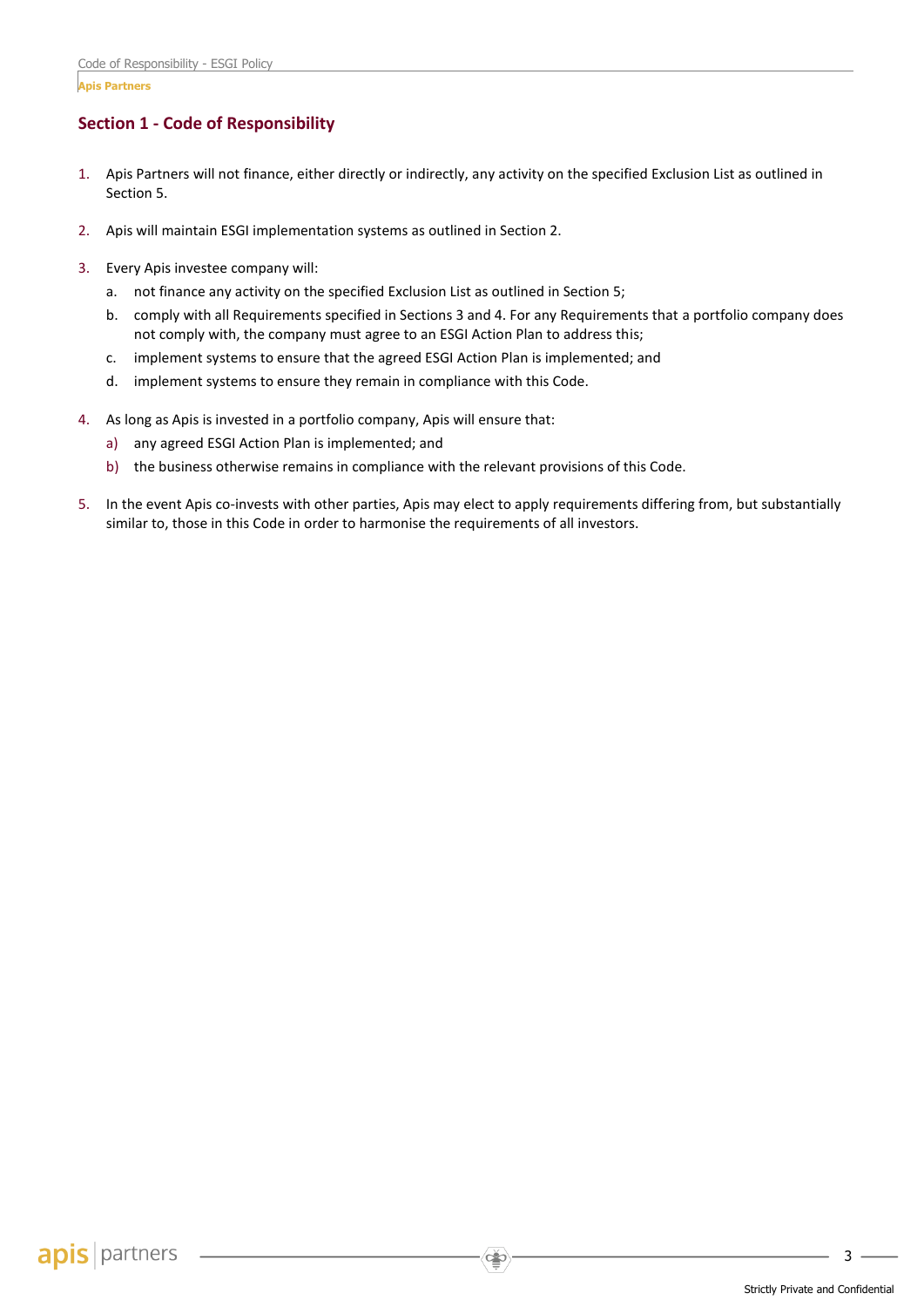**Apis Partners**

# **Section 2 - ESGI implementation systems for Apis Partners**

Apis Partners has formally incorporated ESGI implementation into all aspects of its undertakings as below, which also outlines the investment management systems that Apis shall establish and maintain for these:

#### **Pre-investment analysis and the decision making processes**

- Before engaging in detailed due diligence, Apis' investment team is required to complete an initial Exclusion List to prevent any investment in an Excluded Activity. This checklist will be completed in conjunction with the senior management of the proposed investee company
- If the company passes these exclusion requirements, as part of the due diligence process, Apis will undertake a baseline assessment of its current ESGI performance, contribution, risks and compliance with Apis' ESGI Code, again in close collaboration with the company's management
- The results of the ESGI baseline assessment will provide input for an **ESGI Action Plan** that is articulated for the investee company. This includes specific impact goals and ESGI actions required to address any areas of noncompliance, with a timeframe and responsibilities that the investee company's management must agree to, before an investment can be made
- Findings at this stage of due diligence may be shared with key stakeholders and investors to ensure full transparency on ESGI matters

#### **Ownership policies and performance management**

- ESGI responsibilities will be **assigned to a designated member of management**, who is also a member of appropriate investment and governing bodies, and also to a suitably trained ESGI officer
- Progress against the agreed ESGI Action Plan will be monitored by **collecting, storing, validating and analysing data** from the investee company (or any applicable third party) on a **quarterly basis**, as well to ensure continued compliance with this Code
- For monitoring, the Impact Reporting and Investment Standards (IRIS) generally accepted performance metrics will be utilised where possible, though custom metrics will also be proposed where this is deemed necessary, developed in close conjunction with investee companies
- Apis requires that investee companies **identify and record** any **serious incidents** that occur that result in loss of life, severe permanent injury or severe permanent damage to health, a material adverse environmental or social impact, or material breach of law relating to environmental, social or business integrity matters, including financial irregularities, as per this Code
- In the event that Apis considers there has been a breach of this Code by a portfolio company, Apis will **investigate** the matter and seek to **resolve any breach** together with that investee company, as appropriate. If discussions with the investee company do not adequately resolve the issue, Apis will consider a variety of options including third party investigations, negotiated settlements, contractual remedies and its future relationship(s) with the breaching parties

#### **Feedback, reporting and review**

- Any ESGI data / learnings from the processes described will feed directly into **Apis' ESGI strategy and broader investment process** including any future Investment Committees (where for a potential investee company a ESGI baseline assessment is conducted and current metrics are identified)
- A **comprehensive ESGI report** will be provided to key stakeholders and investors on no less than an **annual basis**. This will include an update on the implementation of the Code and ESGI strategy, and review of each investee company's ESGI performance and contribution
- Any **serious incidents**, such as fatalities or breaches of law, within investee companies will be **reported immediately** to governing bodies and investors
- Apis will provide a **grievance mechanism** through which stakeholders can report alleged breaches of the Code

 $\sum_{i=1}^{n}$ 

- The suitability of the Code and these processes will be **actively reviewed**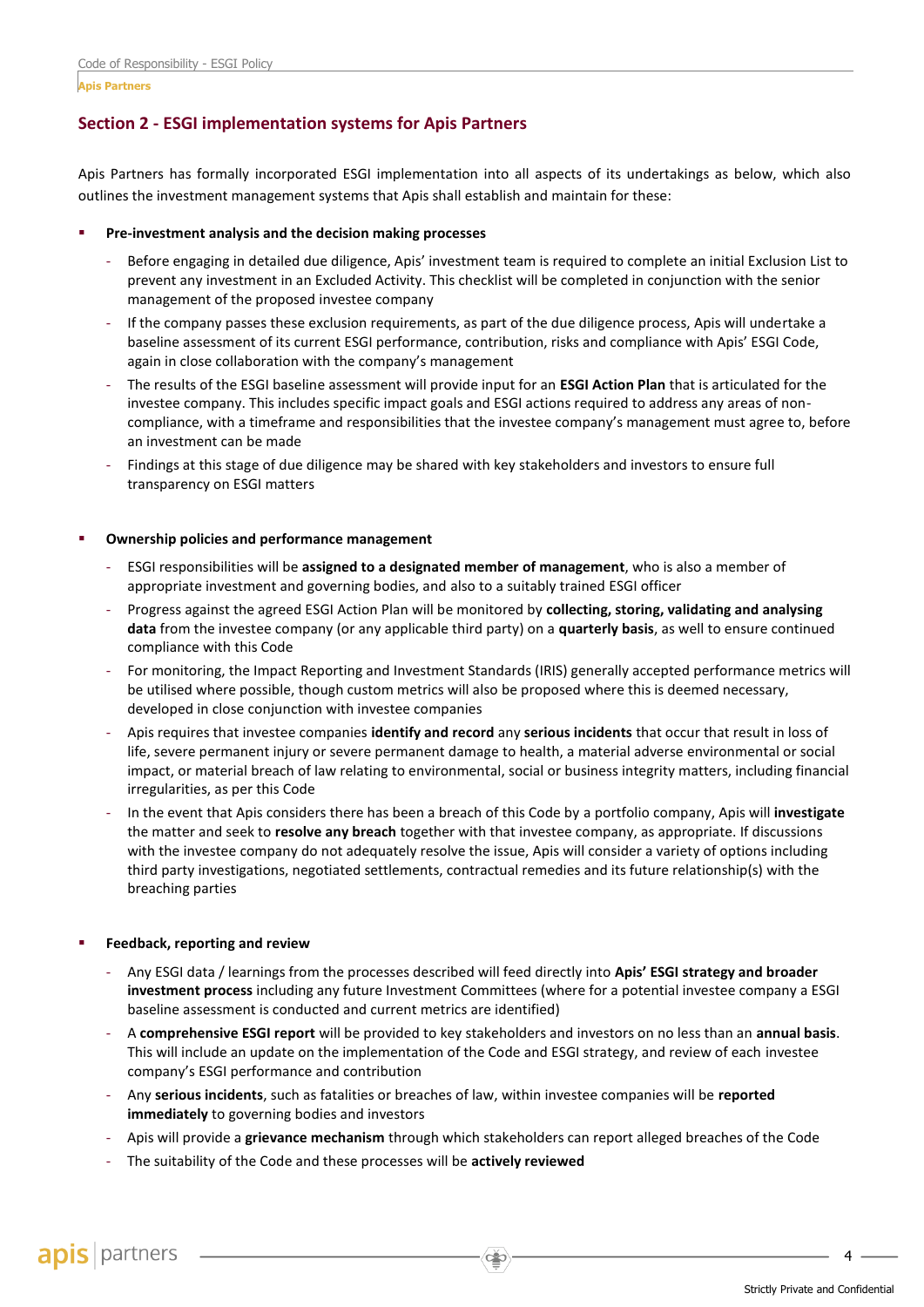# **Section 3 - Requirements for all businesses**

Every Apis portfolio company is required to:

- operate in compliance with applicable local and national laws including laws covering environmental impacts, labour rights, social issues, health and safety, corporate governance and those intended to prevent extortion, bribery, corruption and financial crime;
- operate in compliance with relevant international sanctions, including those of the European Union and the United Nations<sup>1</sup>;
- implement management systems, appropriate to the size and nature of the business, that ensure a systematic approach to ESGI risk assessment, addressing relevant risks, monitoring and reporting on progress and, to the extent possible, involving stakeholders<sup>2</sup>;
- ensure achievement of and continuous compliance with these Requirements and / or the specific ESGI Action Plan drawn up for that company; and
- identify and record any serious incidents that occur that result in loss of life, severe permanent injury or severe permanent damage to health, a material adverse environmental or social impact, or material breach of law relating to environmental, social or business integrity matters, including financial irregularities, as per this ESGI policy, and report any such incidents immediately to Apis Partners.

#### **Working conditions and labour rights**

- $\blacksquare$  not employ or make use of forced labour<sup>3</sup> or harmful child labour<sup>45</sup>;
- **•** pay wages which meet or exceed industry or legal national minima<sup>6</sup>;
- not discriminate in terms of recruitment, progression, terms and conditions of work and representation, on the basis of personal characteristics unrelated to inherent job requirements, including gender, race, colour, caste, disability, political opinion, sexual orientation, age, religion, social or ethnic origin, marital status, membership of workers' organisations, legal migrants, or HIV status<sup>7</sup>;
- adopt an open attitude towards workers' organisations and respect the right of all workers to join or form workers' organisations of their own choosing, to bargain collectively and to carry out their representative functions in the workplace<sup>8</sup>, and allow consultative work-place structures and associations which provide employees with an opportunity to present their views to management; and
- provide reasonable working conditions including a safe and healthy work environment, working hours that are not excessive and clearly documented terms of employment<sup>9</sup>; and in situations where workers are employed in remote locations for extended periods of time to ensure that such workers have access to adequate housing and basic services.

<sup>3</sup> Forced labour means all work or service, not voluntarily performed, that is extracted from an individual under threat of force or penalty as defined by ILO conventions. <sup>4</sup> Harmful child labour means the employment of children that is economically exploitive, or is likely to be hazardous to, or to interfere with, the child's education, or to be

harmful to the child's health, or physical, mental, spiritual, moral, or social development.

<sup>6</sup> See http://wv w.ilo.org/dyn/travail/travmain.home for guidance.

<sup>9</sup> See IFC Performance Standard 2 for guidance:

j <sup>1</sup> Se[e www.hm-treasury.gov.uk/fin\\_sanctions\\_index.htm](http://www.hm-treasury.gov.uk/fin_sanctions_index.htm) for a full list.

<sup>&</sup>lt;sup>2</sup> See IFC Performance Standard 1 for guidance:

[http://www.ifc.org/wps/wcm/connect/Topics\\_Ext\\_Content/IFC\\_External\\_Corporate\\_Site/IFC+Sustainability/Our+Approach/Risk+Management/Performance+Standards/](http://www.ifc.org/wps/wcm/connect/Topics_Ext_Content/IFC_External_Corporate_Site/IFC+Sustainability/Our+Approach/Risk+Management/Performance+Standards/)

<sup>&</sup>lt;sup>5</sup> Persons may only be employees if they are at least 14 years old, as defined in the ILO Fundamental Human Rights Conventions (Minimum Age Convention C138, Art. 2, see [http://www.ilo.org/dyn/gender/docs/RES/309/F946263477/WEB%20Promoting%20Gender%20ANG.pdf,](http://www.ilo.org/dyn/gender/docs/RES/309/F946263477/WEB%20Promoting%20Gender%20ANG.pdf) unless local legislation specifies compulsory school attendance or the minimum age for working. In such cases the higher age shall apply.

<sup>&</sup>lt;sup>7</sup> As covered by the ILO Equal Remuneration Convention (No. 100) and the ILO Discrimination (Employment and Occupa-tion) Convention (No. 111), allowance could be made where positive discrimination is mandated in law and is intended to ad- dress a historical imbalance. Se[e www.ilo.org/ilolex/english/docs/declworld.htm](http://www.ilo.org/ilolex/english/docs/declworld.htm)

<sup>&</sup>lt;sup>8</sup> As defined by the ILO Freedom of Association and Protection of the Right to Organise Convention (No. 87) and the Right to Organise and Collective Bargaining Convention (No. 98). Se[e www.ilo.org/ilolex/english/docs/declworld.htm](http://www.ilo.org/ilolex/english/docs/declworld.htm)

[http://www.ifc.org/wps/wcm/connect/Topics\\_Ext\\_Content/IFC\\_External\\_Corporate\\_Site/IFC+Sustainability/Our+Approach/Risk+Management/Performance+Standards/](http://www.ifc.org/wps/wcm/connect/Topics_Ext_Content/IFC_External_Corporate_Site/IFC+Sustainability/Our+Approach/Risk+Management/Performance+Standards/)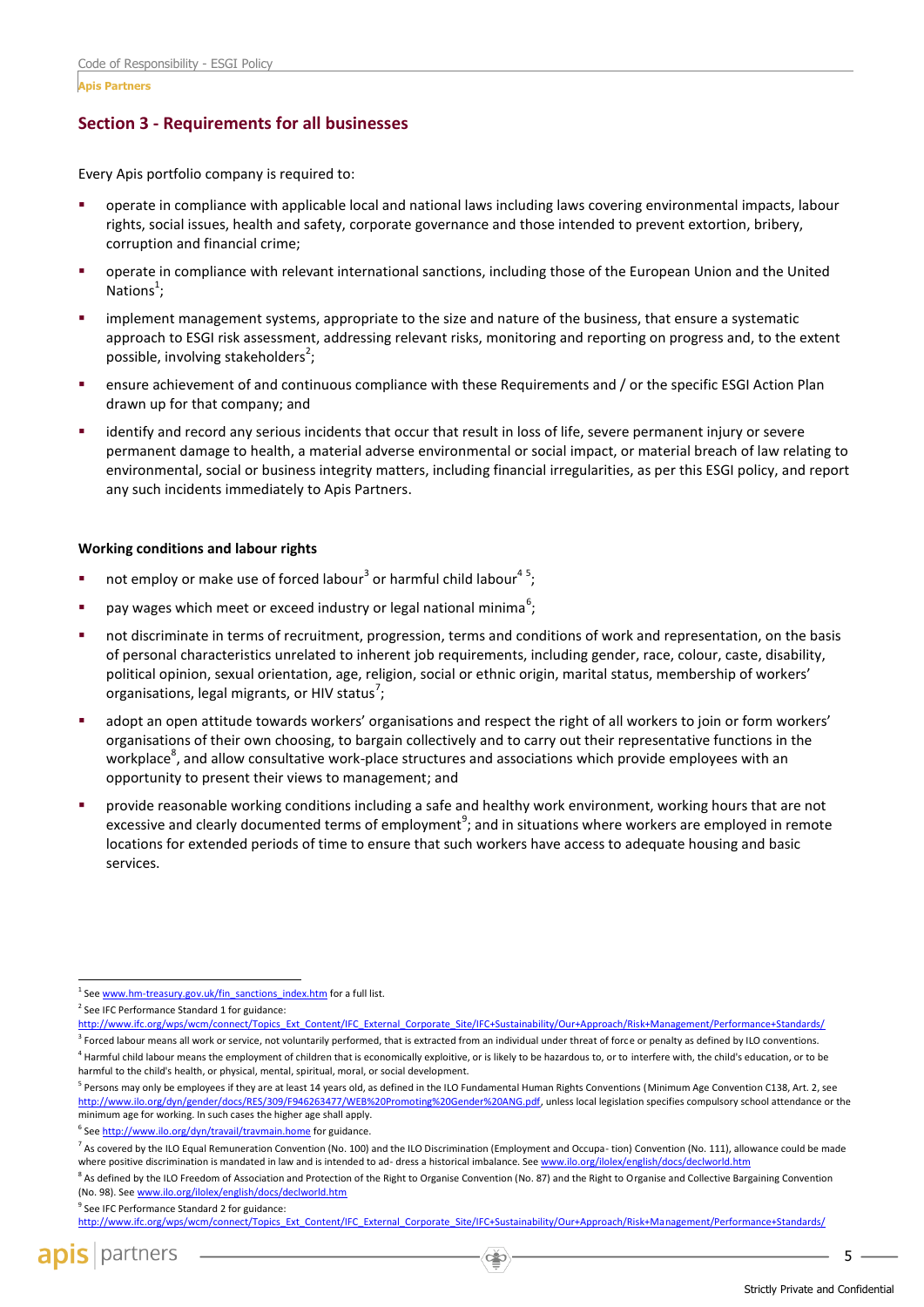#### **Apis Partners**

#### **Intra-company reporting**

- provide an appropriate grievance mechanism that is available to all workers and where appropriate other stakeholders $^{10}$ ; and
- implement a procedure for the reporting of wrongdoing and misconduct in the workplace that includes protection for the reporter and appropriate disciplinary action for anyone found to harass the reporter.

#### **Business integrity**

- uphold high standards of business integrity and honesty, and promote transparency and accountability grounded in sound business ethics;
- adopt and implement policies to prevent extortion, bribery, fraud, corruption and financial crime<sup>11</sup> in accordance with local law requirements and international best practice, including employee training programmes and appropriate due diligence procedures to evaluate the integrity and business history of persons and entities with whom they wish to transact;
- **•** properly record, report and review financial and tax information<sup>12</sup>;
- establish corporate governance practices appropriate to the size and nature of the business;
- deal with regulators in an open and co-operative manner; and
- use information received from its business partners only in the best interests of the business relationship and not for personal financial gain by any worker.

j <sup>10</sup> See IFC Performance Standard 2 at:

[http://www.ifc.org/wps/wcm/connect/Topics\\_Ext\\_Content/IFC\\_External\\_Corporate\\_Site/IFC+Sustainability/Our+Approach/Risk+Management/Performance+Standards/,](http://www.ifc.org/wps/wcm/connect/Topics_Ext_Content/IFC_External_Corporate_Site/IFC+Sustainability/Our+Approach/Risk+Management/Performance+Standards/) and the "Effectiveness Criteria for Non-Judicial Grievance Mechanisms" within the UN Guiding Principles on Human Rights (<u>http://www.ohchr.org/Documents/Publications/GuidingPrinciplesBusinessHR\_EN.pdf</u> for guidance.<br><sup>11</sup> As per the UK Bribery Act 2010.

<sup>&</sup>lt;sup>12</sup> All Apis investee companies are required to report to the International Financial Reporting Standards (IFRS).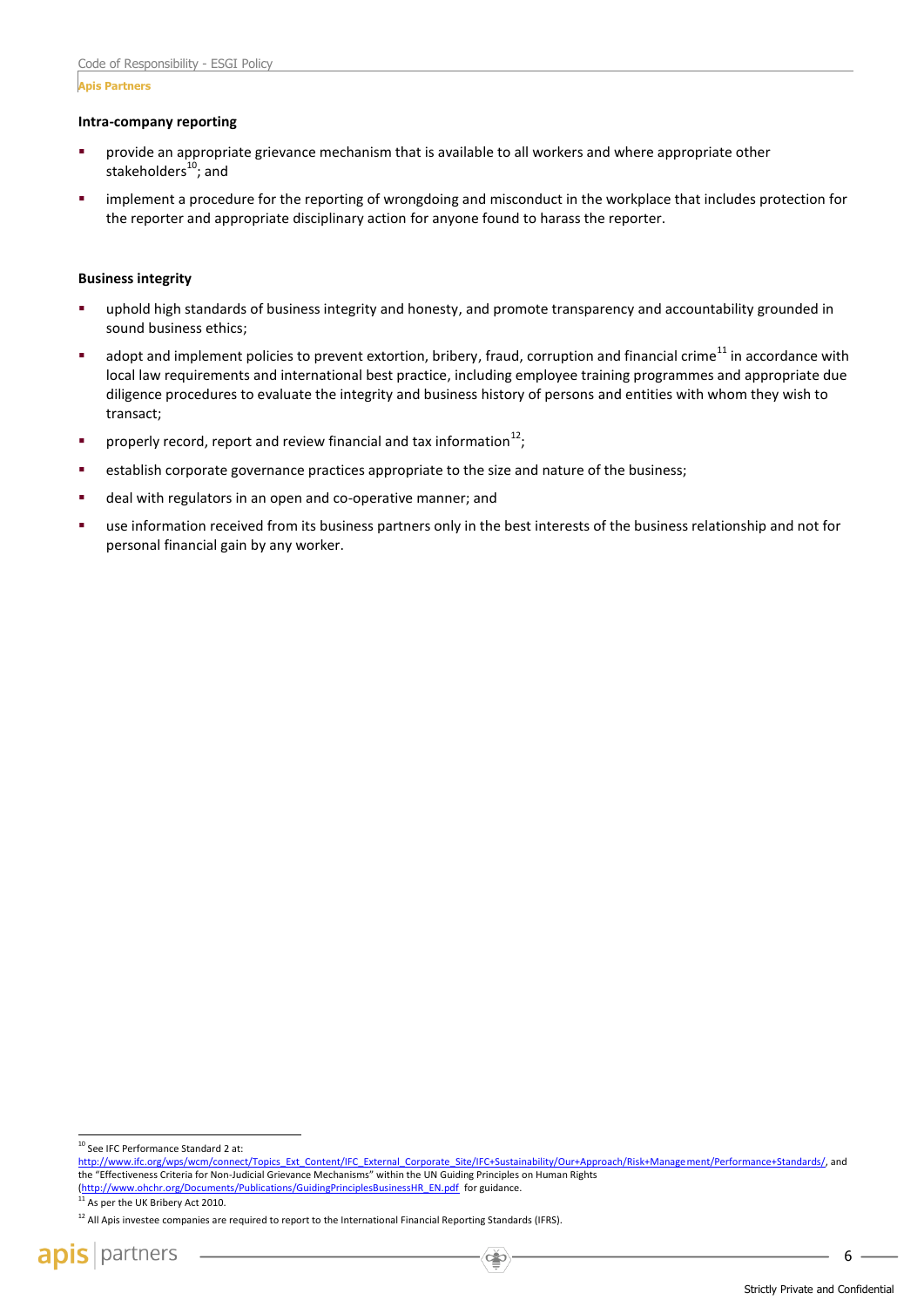**Apis Partners**

# **Section 4 - Additional requirements for specific activities**

If the activities of a portfolio company (either their own, or of those they enable) involve or could be reasonably expected to involve:

- significant air emissions (including greenhouse gases), use of water or generation of liquid effluents, generation of hazardous or other solid wastes; or resource use inefficiencies;
- transactions that generate adverse community health and safety impacts;
- the acquisition and/or use of land that result in economic or physical displacement;
- **significant negative impacts on biodiversity, habitats or ecosystem services**<sup>13</sup>;
- impacts to Indigenous Peoples (or other marginalised and vulnerable groups);
- impacts to cultural heritage; or
- other significant negative $14$  environmental or social impacts;

then Apis requires that the relevant IFC Performance Standards should be implemented, an appropriate stakeholder engagement plan should be developed<sup>15</sup>, and an environmental and social impact assessment and/or issue specific action plan (e.g. a resettlement action plan)<sup>16</sup> should be developed for such activities.

In addition, if the activities of a portfolio company could reasonably be expected to involve:

significant risks to the health and safety of workers or to other stakeholders, including affected communities

then Apis requires the company to assess and mitigate those risks, for example through a Health and Safety audit and action plan, in line with the relevant IFC Performance Standards; for microfinance businesses, the company should endorse and apply the SMART Campaign Client Protection Principles.<sup>17</sup>

<sup>15</sup> See IFC Performance Standard 1 for guidance:

j

<sup>&</sup>lt;sup>13</sup> As defined in IFC Performance Standards 6, paragraph 2.

[http://www.ifc.org/wps/wcm/connect/Topics\\_Ext\\_Content/IFC\\_External\\_Corporate\\_Site/IFC+Sustainability/Our+Approach/Risk+Management/Performance+Standards/](http://www.ifc.org/wps/wcm/connect/Topics_Ext_Content/IFC_External_Corporate_Site/IFC+Sustainability/Our+Approach/Risk+Management/Performance+Standards/) These include but are not restricted to (a) provisioning services such as food or timber; (b) regulating services such as water flow regulation; (c) cultural services such as sacred sites; and (d) supporting services such as soil formation.

<sup>&</sup>lt;sup>14</sup> Activities with potential significant adverse social impacts which are diverse, irreversible or unprecedented

[http://www.ifc.org/wps/wcm/connect/Topics\\_Ext\\_Content/IFC\\_External\\_Corporate\\_Site/IFC+Sustainability/Our+Approach/Risk+Management/Performance+Standards/](http://www.ifc.org/wps/wcm/connect/Topics_Ext_Content/IFC_External_Corporate_Site/IFC+Sustainability/Our+Approach/Risk+Management/Performance+Standards/) <sup>16</sup> Should be carried out in line with Apis' Requirements and the appropriate IFC Performance Standards:

[http://www.ifc.org/wps/wcm/connect/Topics\\_Ext\\_Content/IFC\\_External\\_Corporate\\_Site/IFC+Sustainability/Our+Approach/Risk+Management/Performance+Standards/](http://www.ifc.org/wps/wcm/connect/Topics_Ext_Content/IFC_External_Corporate_Site/IFC+Sustainability/Our+Approach/Risk+Management/Performance+Standards/) <sup>17</sup> More detail available at[: http://www.smartcampaign.org/about-the-campaign/smart-microfinance-and-the-client-protection-principles](http://www.smartcampaign.org/about-the-campaign/smart-microfinance-and-the-client-protection-principles)